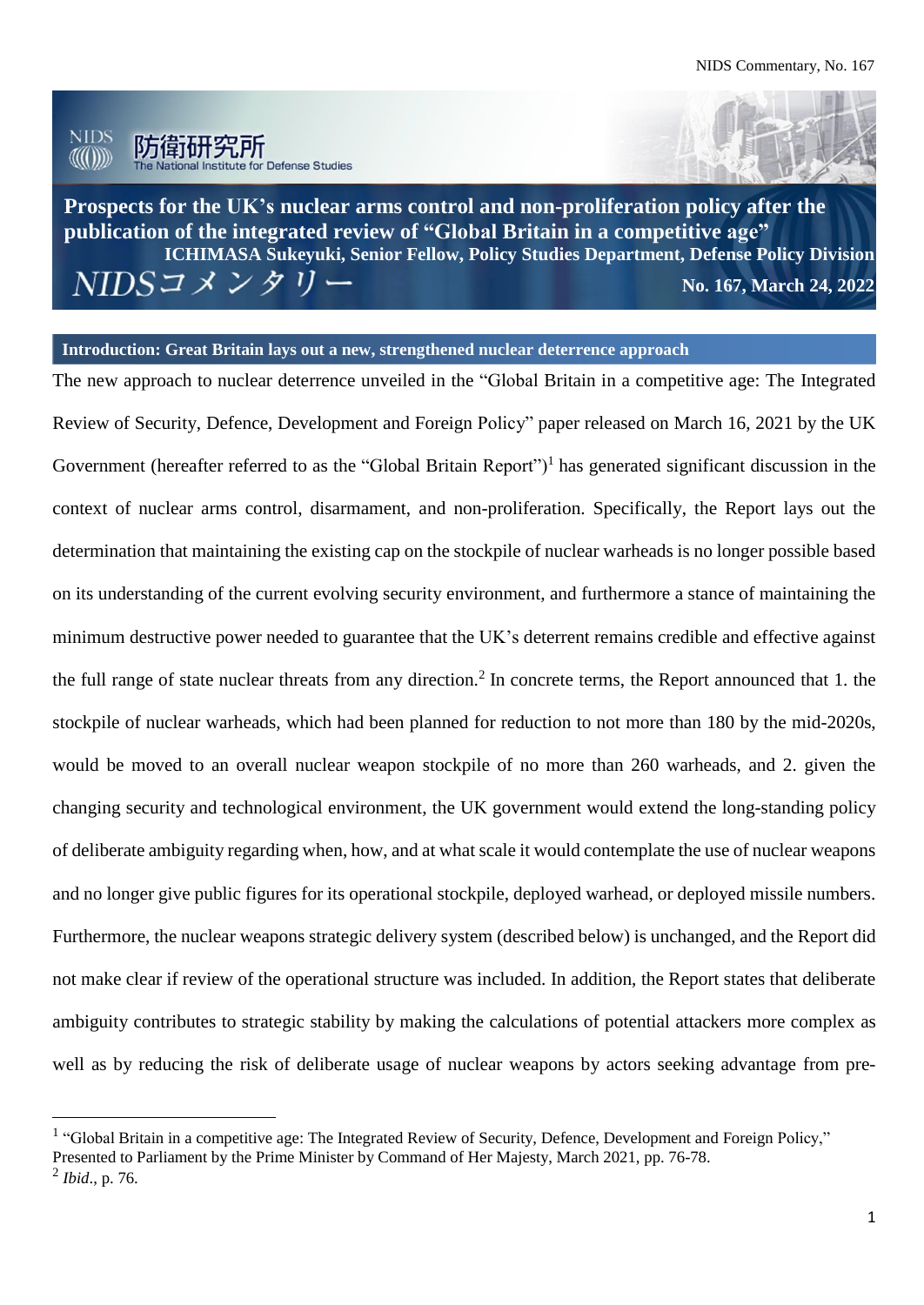emptive strikes. Put more bluntly, it could be pointed out that 1. represents a quantitative increase in nuclear deterrence and 2. aims to decrease nuclear transparency. Regarding the increased nuclear warhead stockpile cap, UK Prime Minister Boris Johnson stated that this review is consistent with the evolving security environment, including heightened technological and doctrinal threats, and emphasized the necessity of the increase as per the wording of the Report.<sup>3</sup> However, the details of the threats behind these perceptions have not been made public, which has led to a range of criticisms, both within the UK and abroad.<sup>4</sup>

Studies show that the slogan "Global Britain" itself is not necessarily new. The first time the "Global Britain" concept was publicly mentioned with regard to foreign policy was in the context of negotiations about the UK leaving the European Union (i.e. Brexit), when, in her January 2017 address laying out the country's basic stance, then-Prime Minister Theresa May described how the UK would also turn its attention to areas outside the EU.<sup>5</sup> However, in terms of specific foreign policy, there had been – until the release of the Report – almost no allusions in policy papers etc. to reviews of the likes of nuclear deterrence or nuclear policy. Furthermore, this was the case despite active debate on the UK's dispatch of its naval vessels (most notably the aircraft carrier HMS *Queen Elizabeth*) to the Indo-Pacific,<sup>6</sup> with reference to a review of the UK's role in the world. For example, the "National Security Capability Review" (NSCR),<sup>7</sup> released by the UK Cabinet Office in March 2018, emphasizes the present-day importance of nuclear deterrence, which has existed for over 60 years to deter the most extreme threats to the UK's national security and way of life, helping to guarantee the UK's security and that of its allies. The NSCR also highlights the necessity of a more comprehensive deterrent approach, which is whole-of-government in nature and strengthened by the Fusion Doctrine titled "modern deterrence." In relation to nuclear deterrence, the NSCR also mentions the procurement of new patrol aircraft and the

<sup>3</sup> *Reuters*, March 16, 2021.

 $4$  The following are referred to as representative examples. Kingston Reif and Shannon Bugos, "UK to Increase Cap on Nuclear Warhead Stockpile," *Arms Control Today*, April 2021; "UK to increase nuclear warhead cap in integrated review of defence and foreign policy," International Campaign to Abolish Nuclear Weapons, March 15, 2021; John R Walker, "British Nuclear Weapons Stockpiles by Year: 1953-77," *The RUSI Journal*, vol. 166, no. 4 (2021), p. 10; Albin Aronsson, "Global Britain: Navigating between Europe and the Indo-Pacific?" *FOI Memo*, vol. 7710 (December 2021), pp. 4-5.

<sup>&</sup>lt;sup>5</sup> "The government's negotiating objectives for exiting the EU: PM speech," GOV.UK, January 17, 2017.

<sup>&</sup>lt;sup>6</sup> Carl Thayer, "After Brexit: Global Britain Plots Course to Return to the Far East A post-Brexit Britain will double down on the Asia-Pacific," *The Diplomat*, January 17, 2019.

<sup>&</sup>lt;sup>7</sup> "National Security Capability Review," UK Cabinet Office, March 2018, p. 11.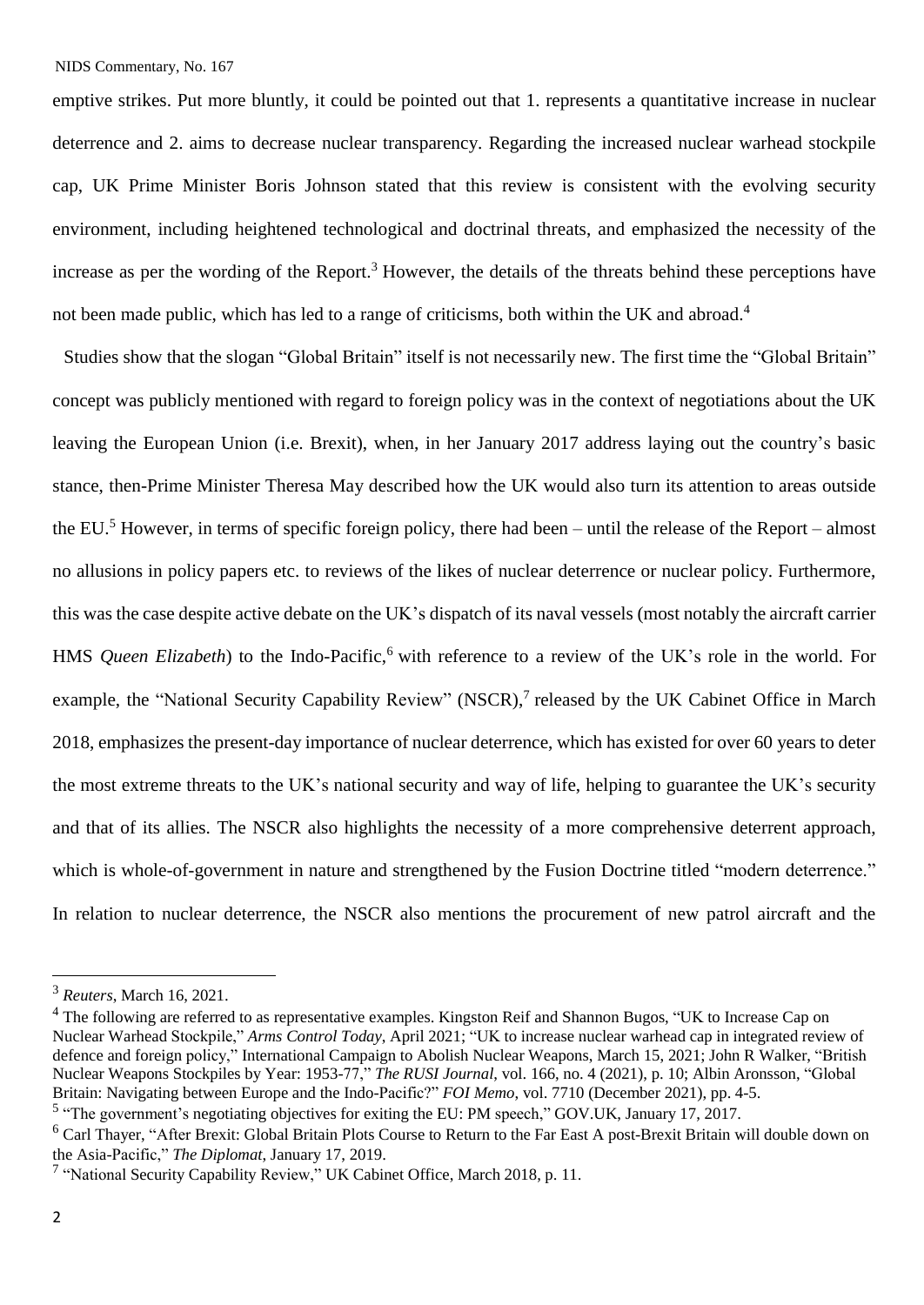development of submarines capable of carrying nuclear weapons. However, it is difficult to draw the conclusion that either supports the case for the necessity of expanding the nuclear policy of deliberate ambiguity and increasing the stockpile of nuclear warheads.

In other settings as well, examples such as the memorandum<sup>8</sup> regarding the Global Britain concept presented by the Foreign and Commonwealth Office to the House of Lords International Relations and Defence Committee in 2018 focused on the UK's presence and influence overseas; while this memo allocated pages to the Indo-Pacific, it did not mention a review of nuclear deterrence. A September 2019 article<sup>9</sup> in the *Sunday Telegraph* by Foreign Secretary Dominic Raab on the topic of Global Britain as well as a speech<sup>10</sup> on February 3, 2020 by Prime Minister Boris Johnson discussing content related to the Global Britain Report were in the same vein.

It could further be said that references to strengthening nuclear deterrence are difficult to find<sup>11</sup> among the Global Britain-related commentary within the UK before the release of the Global Britain Report.

## **1. Background to the release of the Global Britain Report**

The introduction to this commentary provided an overview of the Global Britain Report, with a particular focus on nuclear deterrence. Not only did the Report lay out new post-Brexit foreign and security policy, but – as the name "Integrated Review" suggests – it also encompassed many more areas. They include the UK's strengths in the defense and security fields, its position as a great science and tech superpower, and global leadership in diplomacy, development, conflict resolution and poverty reduction. In addition, the Report also articulated the UK's stance across a wide range of other areas, such as in terms of being a soft power superpower, a responsible cyber power, and a world leader in climate action. Particularly in terms of foreign and security policy, the Report clearly outlines the approach of the Indo-Pacific tilt, placing China, which poses a systemic

<sup>8</sup> Written Evidence – Foreign and Commonwealth Office (FPW0027).

<sup>9</sup> "Global Britain is leading the world as a force for good: article by Dominic Raab," *Sunday Telegraph*, September 23, 2019. <sup>10</sup> "Prime Minister Boris Johnson's speech in Greenwich," GOV.UK, February 3, 2020.

 $11$  The following are referred to as representative examples. Bill Hayton, "China and Brexit Drive the UK's 'Tilt' to Indo-Pacific," Chatham House, November 27, 2020; Veerle Nouwens, "Re-Examining the UK's Priorities in the Asia-Pacific Region," Royal United Services Institute, March 17, 2020.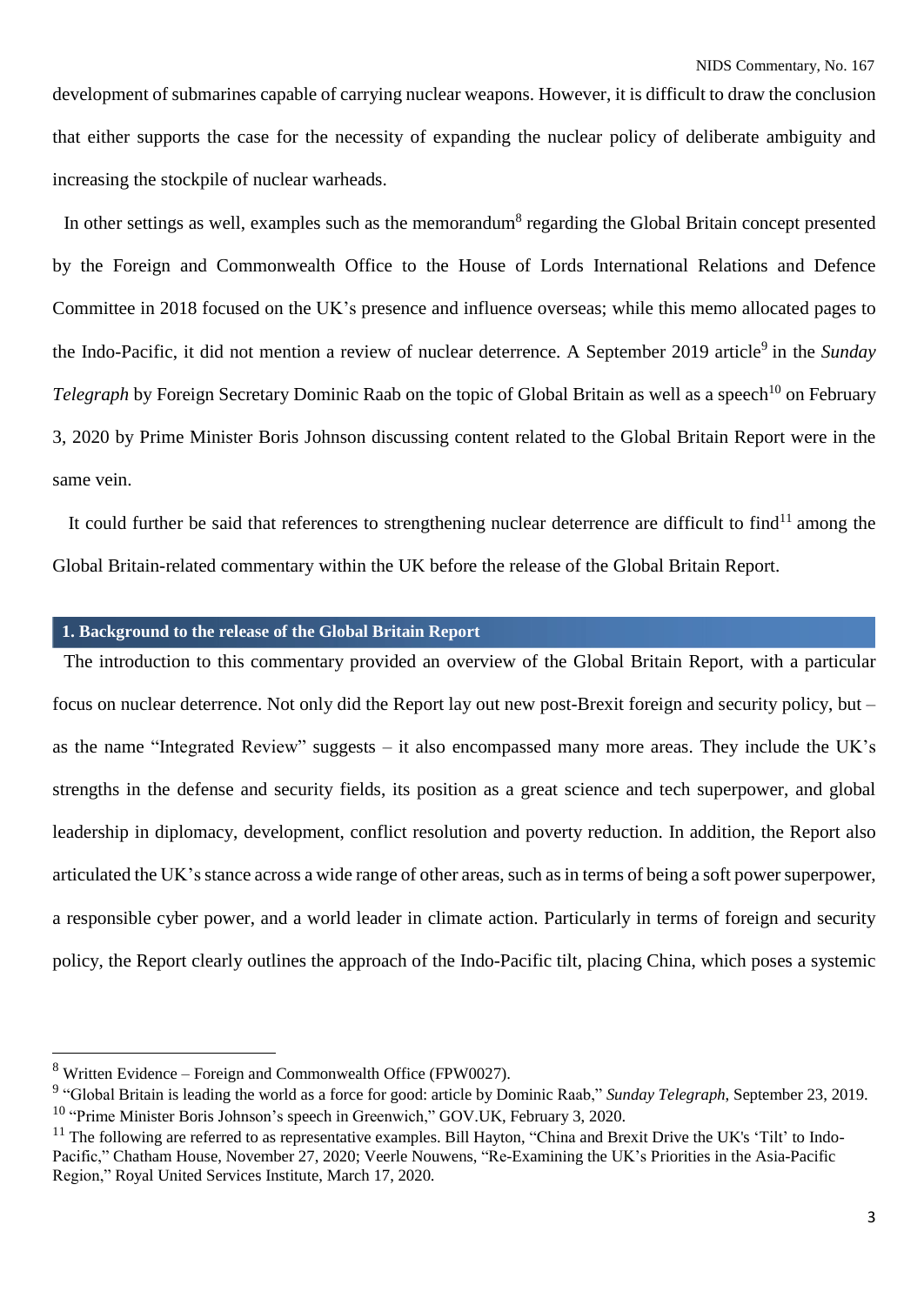challenge to the UK's security, prosperity and values,<sup>12</sup> uppermost in mind. The Report also includes many other noteworthy statements and discussion points, such as announcing investment in research in AI and other battle-winning technologies (drones and cyber warfare)<sup>13</sup> while reshaping the UK's armed forces for a more competitive age. The content of the Report has attracted significant attention, in part because the details of the UK's post-Brexit foreign and security policy had theretofore not really been made clear, and it has to date been analyzed from many different perspectives. Supportive examples include opinions welcoming a comprehensive smart power strategy for strengthening the UK's security, international influence and prosperity,<sup>14</sup> as well as viewpoints positively assessing the reconfirmation of commitment to European defense after Brexit.<sup>15</sup> By contrast, there have also been concerns expressed about the strategic risks the UK will likely face in the future, as well as issues pointed out in terms of the budgetary requirements for implementing the policies outlined in the Report.<sup>16</sup> In addition, concerns have been expressed for some time regarding the diminishing of the UK's external commitments due to the economic losses caused by Brexit,<sup>17</sup> as well as skepticism about the UK planning further investment and expenditure in the security field as it works to recover economically from the COVID-19 pandemic.<sup>18</sup> In this regard, domestic media reports have questioned whether the UK can sustain its Global Britain strategy for a long time, given the decline in trade with the EU after Brexit and the worsening labor shortage caused by restrictions on immigration.<sup>19</sup> From the present-day perspective, these points are also difficult to ignore. On the other hand, while some have welcomed the Indo-Pacific tilt as part of the Global Britain strategy,<sup>20</sup> the AUKUS agreement with the US and Australia, for example, has had a serious negative

i.

<sup>&</sup>lt;sup>12</sup> "Global Britain in a competitive age: The Integrated Review of Security, Defence, Development and Foreign Policy," p. 22.

<sup>13</sup> James Crabtree, "Boris Johnson Unveils His Post-Brexit 'Tilt' to Asia," *Foreign Policy*, March 17, 2021.

<sup>&</sup>lt;sup>14</sup> Alistair MacDonald, "Global Britain in a competitive age," British Council, March 2021.

<sup>&</sup>lt;sup>15</sup> Georgina Wright and Bruno Tertrais, "The UK's Integrated Review: What Global Britain Means for France," Institut Montaigne, March 17, 2021.

<sup>&</sup>lt;sup>16</sup> Michael Clarke, "Integrated Review 2021: Is Defence in for a 'Pounding'?" Forces Net, March 14, 2021.

<sup>&</sup>lt;sup>17</sup> Michito Tsuruoka, "Igirisu no Boueigaikou Boueikan'yo – Gainen no Hensen to 'Eigun Brand'" ["Britain's Defense Diplomacy and Defense Engagement – Changes in the Concept and the ' 'British Army Brand'"], (The Sasakawa Peace Foundation, Private-Sector Defense Diplomacy Research Unit, Nation Reports, September 2018), p. 14.

<sup>&</sup>lt;sup>18</sup> Neil Winn, "Global Britain in a competitive age," UK in a Changing Europe, March 18, 2021.

<sup>19</sup> Robert Wright, "UK immigration: Global Britain or the hostile environment?" *Financial Times*, July 28, 2021.

 $^{20}$  Rahul Roy-Chaudhury, "Expert Commentary: Understanding the UK's 'tilt' towards the Indo-Pacific," International Institute for Strategic Studies, April 15, 2021.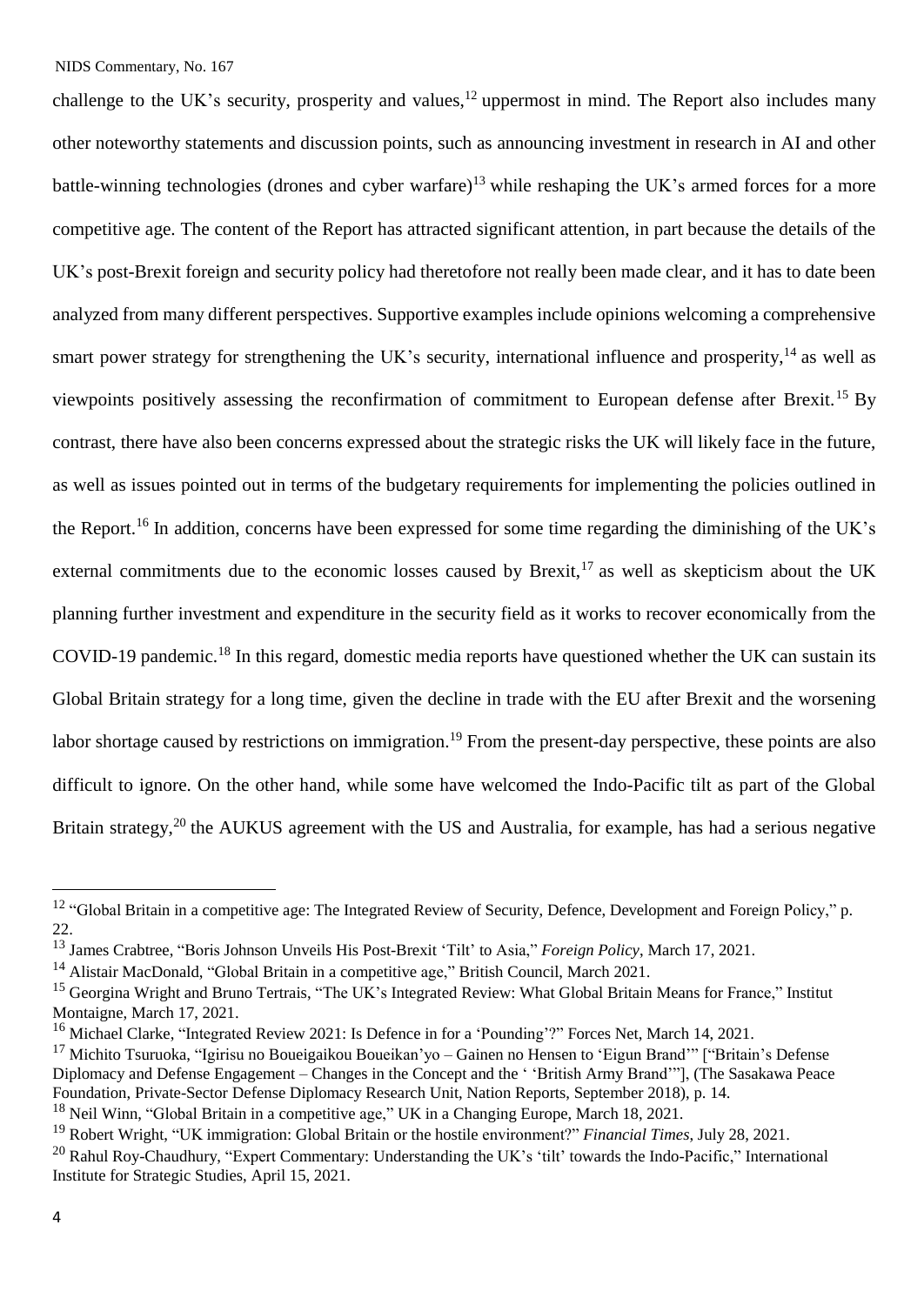impact on UK-French relations. <sup>21</sup> Incidentally, there are commentators who perceive tilting to the Indo-Pacific as being a trend in recent European foreign policy,  $^{22}$  in that Germany is believed to have begun considering such a tilt in 2018 and France in 2020, with the EU also working on its own vision.

In any case, the UK's new principles for action to which much attention is being paid have not only been clarified further as a result of this Report, but there are even positive assessments being made of the consistency between the policy slogan and the principles for action, as if Brexit was for the purpose of implementing Global Britain.<sup>23</sup> However, apart from concerns about nuclear disarmament and non-proliferation, there has been relatively little discussion of the background to the UK's review of its nuclear deterrence and the implications for international security.

### **2. The UK's nuclear policy after the Cold War**

Looking back, what course has the UK's nuclear policy taken through history to the present day? The UK declared in 1962 that it would use nuclear deterrence for the defense of allied countries, and has positioned nuclear force as the ultimate guarantor of collective security within NATO.<sup>24</sup> Based on the 1958 Mutual Defense Agreement and the 1963 Polaris Sales Agreement with the US, the UK has procured Trident missiles and other nuclear weapon-related components from the US, while maintaining its independence in the employment of nuclear force.<sup>25</sup> More recently, the UK signed the Teutates Treaty with France in 2010, promoting collaboration on technical development related to the safety and effective maintenance of nuclear weapon stockpiles.<sup>26</sup>

On the other hand, the Strategic Defence Review (SDR) White Paper of 1998 has largely shaped UK nuclear policy in recent years. Against the background of the collapse of the Warsaw Treaty Organization after the end

<sup>&</sup>lt;sup>21</sup> Alex Therrien, "Aukus: France pulls out of UK defence talks amid row," BBC News, September 20, 2021.

<sup>&</sup>lt;sup>22</sup> Bill Hayton, "China and Brexit Drive the UK's 'Tilt' to Indo-Pacific," Chatham House, November 27, 2020.

<sup>&</sup>lt;sup>23</sup> Ryuji Honmyo "SSG Column 191: Eikoku ga 'Sougou Review (Global Britain in a competitive age)' wo Kouhyou – 'Global Britain' no Gutaizou to Indotaiheiyou no Kanshin –" ["SSG Column 191: Britain Releases the 'Integrated Review (Global Britain in a competitive age)' – Specific Image of "Global Britain" and its Interest in the Indo-Pacific"], JMSDF Command and Staff College, March 26, 2021.

<sup>&</sup>lt;sup>24</sup> "Global Britain in a competitive age: The Integrated Review of Security, Defence, Development and Foreign Policy," p. 77.

<sup>25</sup> *Ibid*.

<sup>&</sup>lt;sup>26</sup> "National Security Strategy and Strategic Defence and Security Review 2015: A Secure and Prosperous United Kingdom," Presented to Parliament by the Prime Minister by Command of Her Majesty, November 2015, p. 35.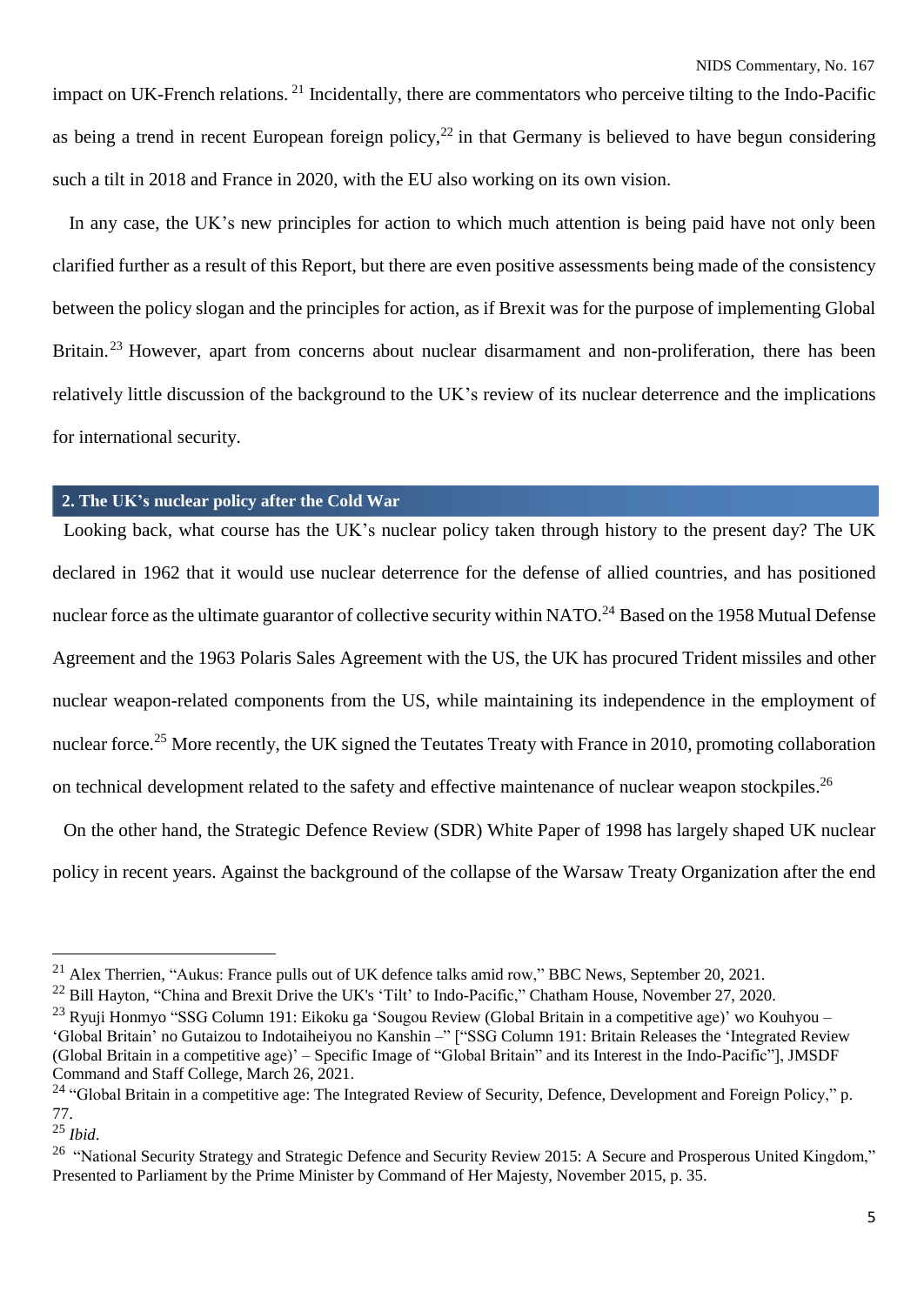of the Cold War, the SDR held that there is no longer any direct military threat to the UK and laid out the necessity of improvement to rapid military deployment capabilities as well as jointery. At the same time, it stated that nuclear deterrence would be maintained at a reduced level, and nuclear weapons delivery systems would be consolidated to missile submarines.<sup>27</sup> Thus, since the WE.177B air-dropped nuclear bomb was retired in March 1998, the UK's nuclear force has been comprised solely of the Trident II D5 submarine-launched ballistic missile (SLBM). Since then, the UK's policy papers consistently advocated for the downsizing of its nuclear forces. The 2006 defense white paper "The Future of the United Kingdom's Nuclear Deterrent" held that the continued possession of nuclear weapons enables the deterrence of future threats, and thus determined to maintain nuclear deterrence systems based on missile submarines beyond the 2020s. In addition, the white paper signaled maintaining the minimum nuclear deterrent capability necessary to provide effective deterrence, but conversely also laid out a stance of engaging in multilateral nuclear disarmament and non-proliferation by the UK setting the example of reducing its nuclear capabilities.<sup>28</sup>

The 2010 "Strategic Defence and Security Review" (SDSR) stated that the nuclear warhead stockpile cap is planned to be reduced from not more than 225 to not more than 180 by the mid-2020s. In addition, it announced the determination that the number of warheads carried by each of the four *Vanguard* class missile submarines would be reduced from 48 to 40, and, based on improvements in the management of the warhead stockpile, the required number of operationally-available warheads would be reduced from fewer than 160 to no more than 120. It also announced that the number of missiles operational on each submarine would be reduced from 16 to no more than 8. It furthermore reconfirmed<sup>29</sup> the policy of Continuous At Sea Deterrence (CASD, also known as Operation Relentless).<sup>30</sup> This policy, which has been in operation since the 1960s and bears sudden attack by the Soviet Union on Western Europe uppermost in mind, involves one missile submarine always being out on

 $27$  Tom Dodd and Mark Oakes, The Strategic Defence Review White Paper, House of Commons Library, October 15, 1998, p. 32.

<sup>&</sup>lt;sup>28</sup> "The Future of the United Kingdom's Nuclear Deterrent," Presented to Parliament by The Secretary of State for Defence and The Secretary of State for Foreign and Commonwealth Affairs By Command of Her Majesty, December 2006, pp. 7-8. <sup>29</sup> "Securing Britain in an Age of Uncertainty: The Strategic Defence and Security Review," Presented to Parliament by the Prime Minister by Command of Her Majesty, October 2010, pp. 38-39.

<sup>&</sup>lt;sup>30</sup> Malcolm Chalmers, "Continuous At-Sea Deterrence: Costs and Alternatives," Royal United Services Institute, July 2010.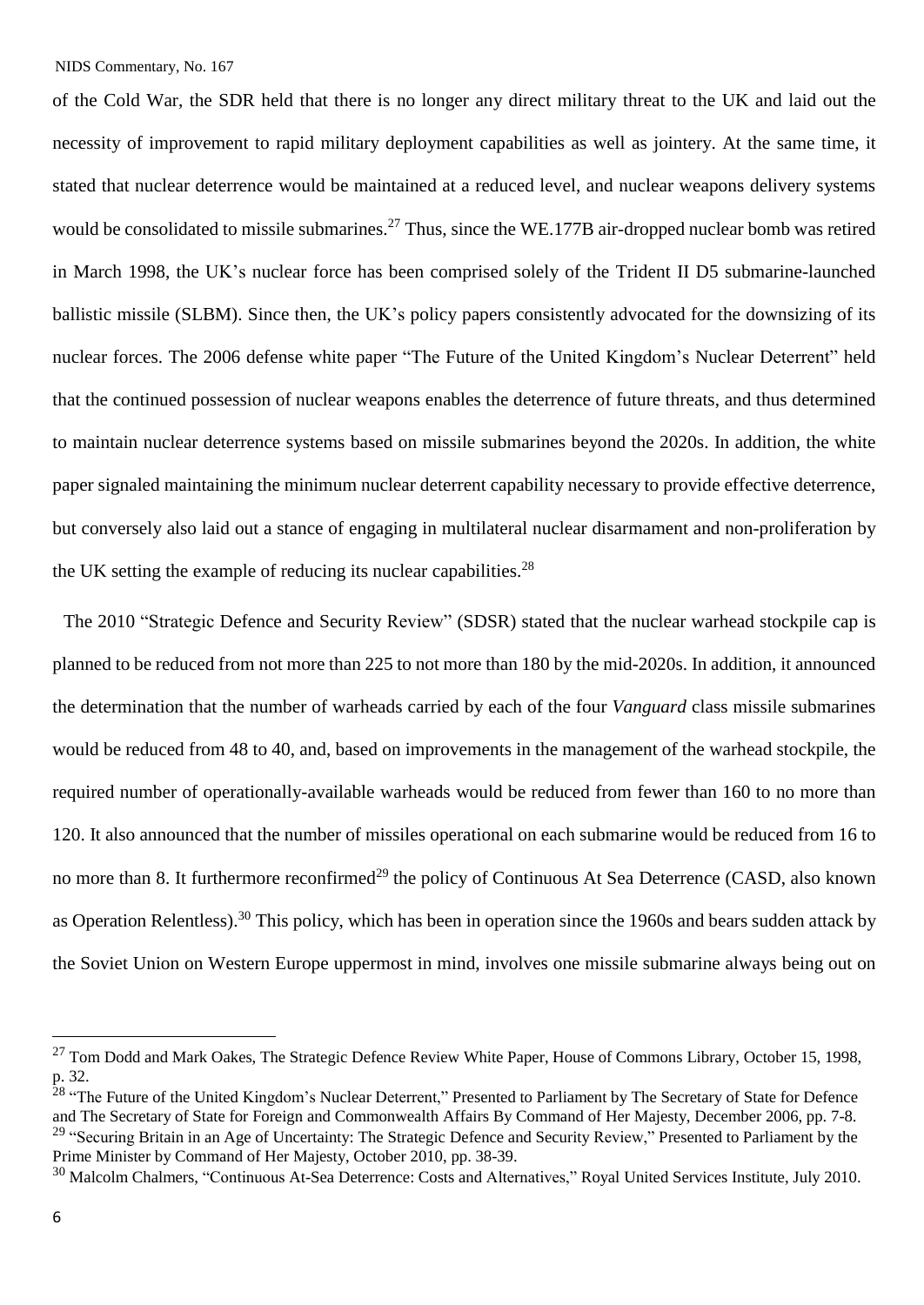sea patrol. As well as maintaining these approaches, the 2015 SDSR stated that renewal of the nuclear warheads is not necessary until at least the second half of the 2030s or even later. At the same time, however, it committed to continued investment to maintain the ability to ensure warhead stockpile safety and security, and to enable development of replacement warheads if necessary. In addition, it indicated that development of the successor to the *Vanguard* class missile submarines, whose retirement is scheduled to begin in the early 2030s, is necessary, and that the first of the successors (the *Dreadnought* class) is projected to be commissioned in the early  $2030s.<sup>31</sup>$ 

By contrast, the UK has adopted five principles of nuclear deterrence,  $32$  which include nuclear weapons not being an offensive military tool but rather being possessed to deter and prevent nuclear danger, as well as the pursuit of minimum deterrence. Combined with those limited nuclear capabilities, it has hardly been discussed in the post-Cold War UK if nuclear forces have any role other than as a hedge against future uncertainty. Despite this, it has been indicated that the currently-planned nuclear weapon capabilities are accepted to be sufficient deterrent to a nuclear-armed adversary in the future.<sup>33</sup>

## **3. Implications of the UK nuclear deterrence review from the perspective of global nuclear force distribution**

In 2010, when the UK announced the plan to reduce its nuclear warhead stockpile cap to not more than 180, US President Barack Obama was attempting to reduce reliance on nuclear weapons under the slogan "a world without nuclear weapons." However, in the "Nuclear Posture Review" (NPR) announced in 2018, his successor Donald Trump's administration referred to the new geopolitical confrontation between great powers, expanded the nuclear weapon modernization policy, and also disclosed its approach of developing ship-launched cruise missiles as well as low-yield SLBM nuclear warheads with Russia in mind. <sup>34</sup> In addition, the Obama administration in 2010 began to disclose information about nuclear warhead stockpile numbers, as it is

<sup>&</sup>lt;sup>31</sup> "National Security Strategy and Strategic Defence and Security Review 2015: A Secure and Prosperous United Kingdom," Presented to Parliament by the Prime Minister by Command of Her Majesty, November 2015, pp. 34-36.

<sup>&</sup>lt;sup>32</sup> "Policy paper 2010 to 2015 government policy: UK nuclear deterrent Appendix 1: UK nuclear deterrence," GOV.UK, Updated May 8, 2015.

<sup>33</sup> Malcolm Chalmers, "The United Kingdom: A Status Quo Nuclear Power?" in Malcolm Chalmers, et.al., *Small Nuclear Forces: Five Perspectives*, Royal United Services Institute, December 2011, p. 21.

<sup>&</sup>lt;sup>34</sup> "Nuclear Posture Review," US Department of Defense, February 2018, pp. 20-21, 54-55.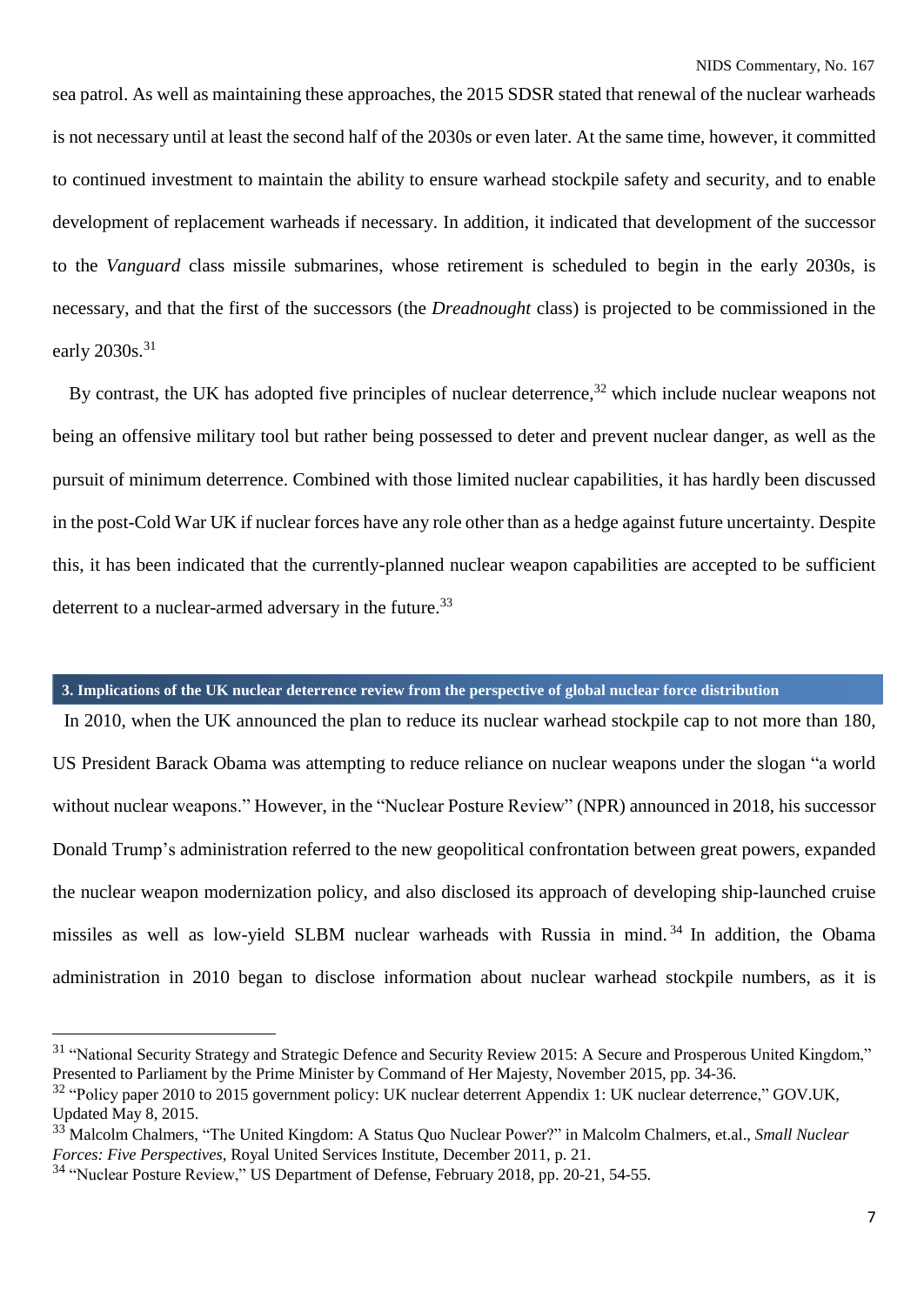important for nuclear non-proliferation initiatives and the pursuit of nuclear weapons reduction. These disclosures later spread to the UK and France, but were repudiated by the Trump administration in 2019.<sup>35</sup> It was against this background that the Global Britain Report was prepared, being initially scheduled for publication in 2020, the year of the US Presidential election, though its announcement was delayed to 2021, in part due to the COVID-19 pandemic.<sup>36</sup> In light of the above – though the details of the UK's shift in approach regarding nuclear deterrence are not yet clear and thus still open to conjecture – it is surely difficult to deny that the UK may have been in part influenced by the international security outlook demonstrated by the Trump administration's nuclear posture, as well as its own shift in stance regarding information disclosure about nuclear warhead stockpile numbers.

|           | 2010           |          |       | 2015     |          |        | 2020     |          |       |
|-----------|----------------|----------|-------|----------|----------|--------|----------|----------|-------|
|           | Deployed       | Other    | Total | Deployed | Other    | Total  | Deployed | Other    | Total |
|           | warheads       | warheads |       | warheads | warheads |        | warheads | warheads |       |
| <b>US</b> | 2468           | 7100     | 9600  | ~2080    | 5180     | ~1260  | 1570     | 4050     | 5800  |
| Russia    | 4630           | 7300     | 12000 | ~1780    | ~15720   | ~100   | 1570     | 4805     | 6375  |
| <b>UK</b> | 160            | 65       | 225   | 150      | $~1$ –65 | ~215   | 120      | 95       | 215   |
| France    | 300            | --       | 300   | ~290     | ~10      | ~100   | 280      | 10       | 290   |
| China     | $\overline{a}$ | 200      | 240   | $-$      | ~260     | ~260   | 280      | 10       | 290   |
| India     | $-$            | 60-80    | 60-80 | $-$      | 90-110   | 90-110 | $ -$     | 150      | 150   |

Table: Changes in global nuclear force distribution from 2010 to 2020

<sup>35</sup> Shervin Taheran, "News Briefs: U.S. Reverses Nuclear Stockpile Transparency," *Arms Control Today*, June 2019.

<sup>&</sup>lt;sup>36</sup> Michito Tsuruoka, "Research Report: Was the 'Mainstreaming' of Europe in Abe Diplomacy Achieved?" (second volume), The Japan Institute of International Affairs, March 23, 2021.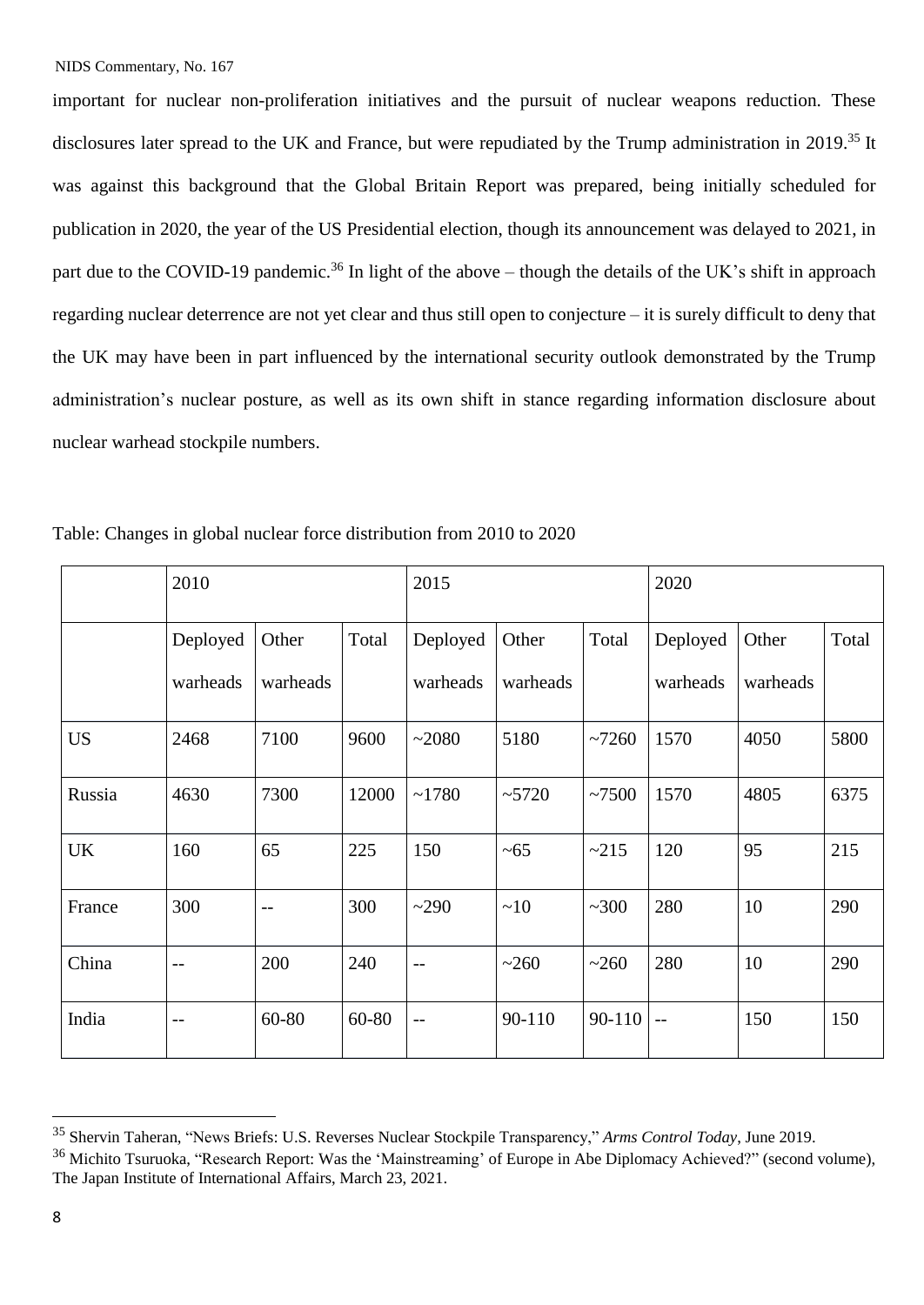| Pakistan | $- -$                    | 70-90   | 70-90          | $-$                      | 100-120           | $100 -$    | $--$ | 160       | 160     |
|----------|--------------------------|---------|----------------|--------------------------|-------------------|------------|------|-----------|---------|
|          |                          |         |                |                          |                   | 120        |      |           |         |
| Israel   | $\overline{\phantom{m}}$ | 80      | 80             | $\overline{\phantom{m}}$ | ~180              | $~1$ $~80$ | $-$  | 90        | 90      |
| North    | No data                  | No data | N <sub>o</sub> | $--$                     | $\qquad \qquad -$ | $6 - 8$    | $-$  | $(30-40)$ | $(30 -$ |
| Korea    |                          |         | data           |                          |                   |            |      |           | 40)     |

Source: Table created by the author based on the following source materials.

j.

"Nuclear weapon modernization continues but the outlook for arms control is bleak: New SIPRI Yearbook out now," Stockholm International Peace Research Institute, June 15, 2020; "SIPRI Yearbook 2015 11. World nuclear forces," Stockholm International Peace Research Institute, November 2015; "SIPRI Yearbook 2010 8. World nuclear forces," Stockholm International Peace Research Institute, August 2010.

 It is important that there be no misunderstanding; the UK's nuclear forces remain the smallest of the five nuclear-weapon states. Even if its stockpile were to reach the announced limit of 260, it can be said that the UK's relative scale and standing would not significantly change (see the Table). If anything, the global trend of modernizing nuclear weapons has long been noted,  $37$  and there are even cases such as that of China, where concerns have been raised that it may at least double its nuclear capability in the next decade.<sup>38</sup> In the light of the distribution of nuclear weapons in the world today, the successor to the Intermediate-Range Nuclear Forces (INF) Treaty and the New Strategic Arms Reduction Treaty (New START) would have significant implications for the new strategic stability around nuclear weapons. On the other hand, China and the de-facto nuclear weapons states, whose tendency to increase their nuclear capability has been noted, are also important focal points in the context of arms control and disarmament non-proliferation.

 $37$  Sukeyuki Ichimasa, "Nuclear arms control: Modernizing nuclear forces and creating a positive environment for nuclear disarmament," National Institute for Defense Studies (ed.), *East Asian Strategic Review 2020*, National Institute for Defense Studies, 2020, pp. 10-11.

<sup>&</sup>lt;sup>38</sup> "Annual Report to Congress: Military and Security Developments Involving the People's Republic of China 2020," Office of the Secretary of Defense, September 2020, p. 85.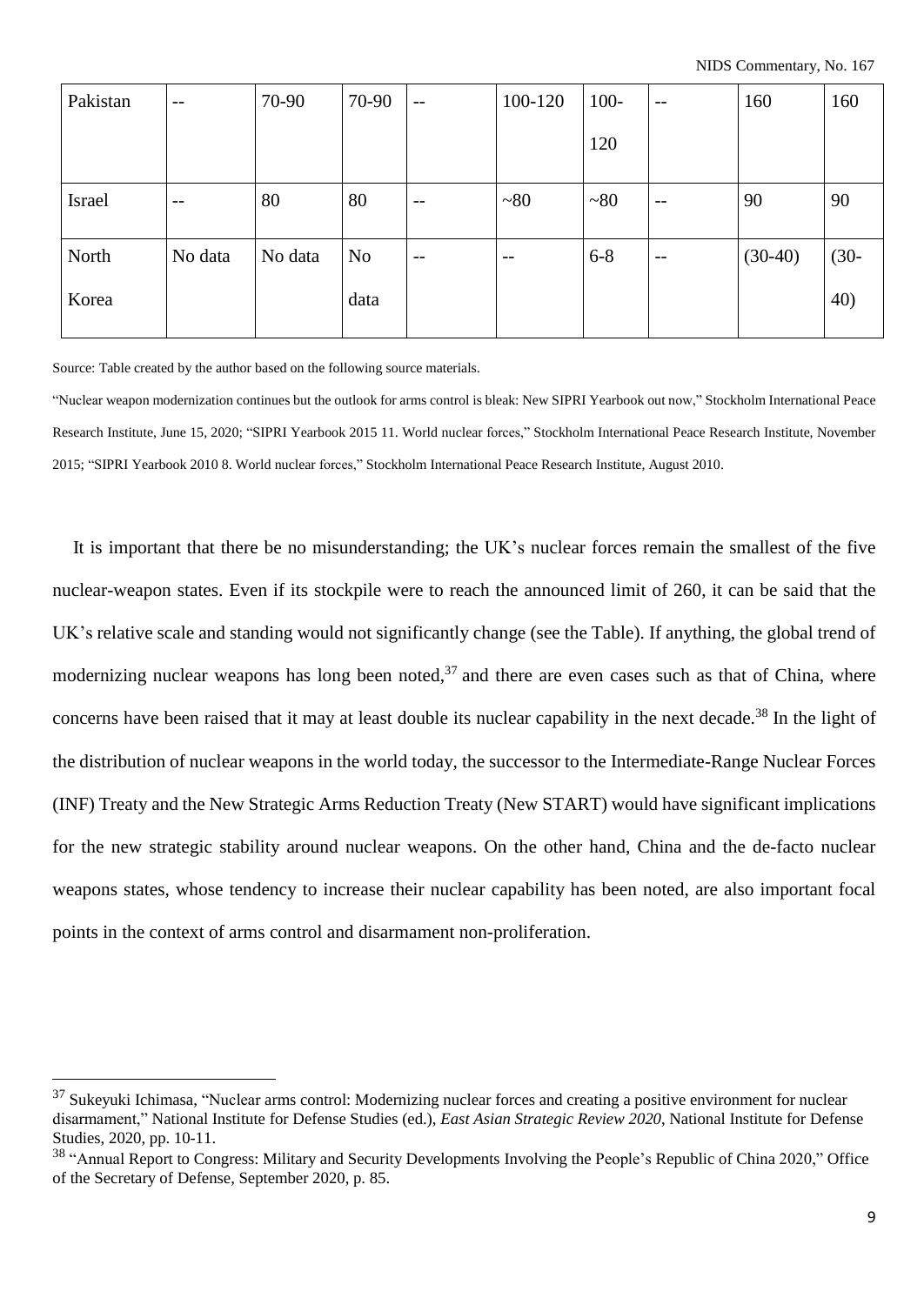#### **4. Impact on nuclear arms control, disarmament, and non-proliferation**

It is important to note, however, that the UK's recent policy on nuclear deterrence has very different implications in international politics. Firstly, in terms of its relations with the US, which supplies the UK's Trident II D5 missiles, it must be pointed out that – setting aside the period of the Trump administration – the UK has headed in a different direction to the Biden administration. Inaugurated in January 2021, the Biden administration has taken the stance of reducing reliance on nuclear weapons for its defense, reviving arms control, and not requiring new nuclear weapons.<sup>39</sup> Studies have expressed concern that the content of the recent Global Britain Report is nothing but a request to the US Congress for the budgetary measures required for the W93 SLBM warhead proposed during the Trump administration. Furthermore, in relation to US-Russia nuclear arms control, the Report may further complicate the Biden administration's efforts to pursue nuclear downscaling in relation to Russia, which desires the involvement of the UK and France in nuclear arms control negotiations.<sup>40</sup>

Next, this article will explore the ways that the Global Britain Report may conceivably have an impact on international nuclear arms control, disarmament, and non-proliferation efforts. The first potential impact is issues relating to the irreversibility principle of nuclear disarmament. In the 2010 Non-Proliferation Treaty (NPT) Review Conference, the UK issued a statement that it would follow the principle of irreversibility of nuclear disarmament as an implementation of the "13 Practical Steps towards nuclear disarmament."<sup>41</sup> Moreover, during the most recent NPT Review Conference in 2015, the UK submitted a statement that clarified that, in addition to the CASD policy and information disclosure regarding the number of missiles carried by submarines etc., it would reduce the number of operationally-available nuclear warheads to an amount ranging from fewer than 160 to no more than  $120^{42}$  Given the announcement in the Global Britain Report that the UK

i.

<sup>&</sup>lt;sup>39</sup> At the time of writing, a new Nuclear Posture Review report has not yet been announced, but it is unlikely that the Biden administration will adopt a similar nuclear policy to that of the Trump administration. Ernest Moniz and Des Browne, "Boris Johnson risks a nuclear rift with Joe Biden," *The Times*, April 13, 2021; Julian Borger, "Democrats urge Biden to keep pledge to limit nuclear weapons," *The Guardian*, January 26, 2022.

<sup>40</sup> Daryl G. Kimball, "The UK's Nuclear U-Turn," *Arms Control Today*, April 2021.

<sup>&</sup>lt;sup>41</sup> United Kingdom Permanent Representation to the Conference on Disarmament, "UK Statement to the 2010 Non-Proliferation Treaty Review Conference," New York, May 19, 2010.

 $42$  NPT/CONF.2015/29, paragraphs 28-29.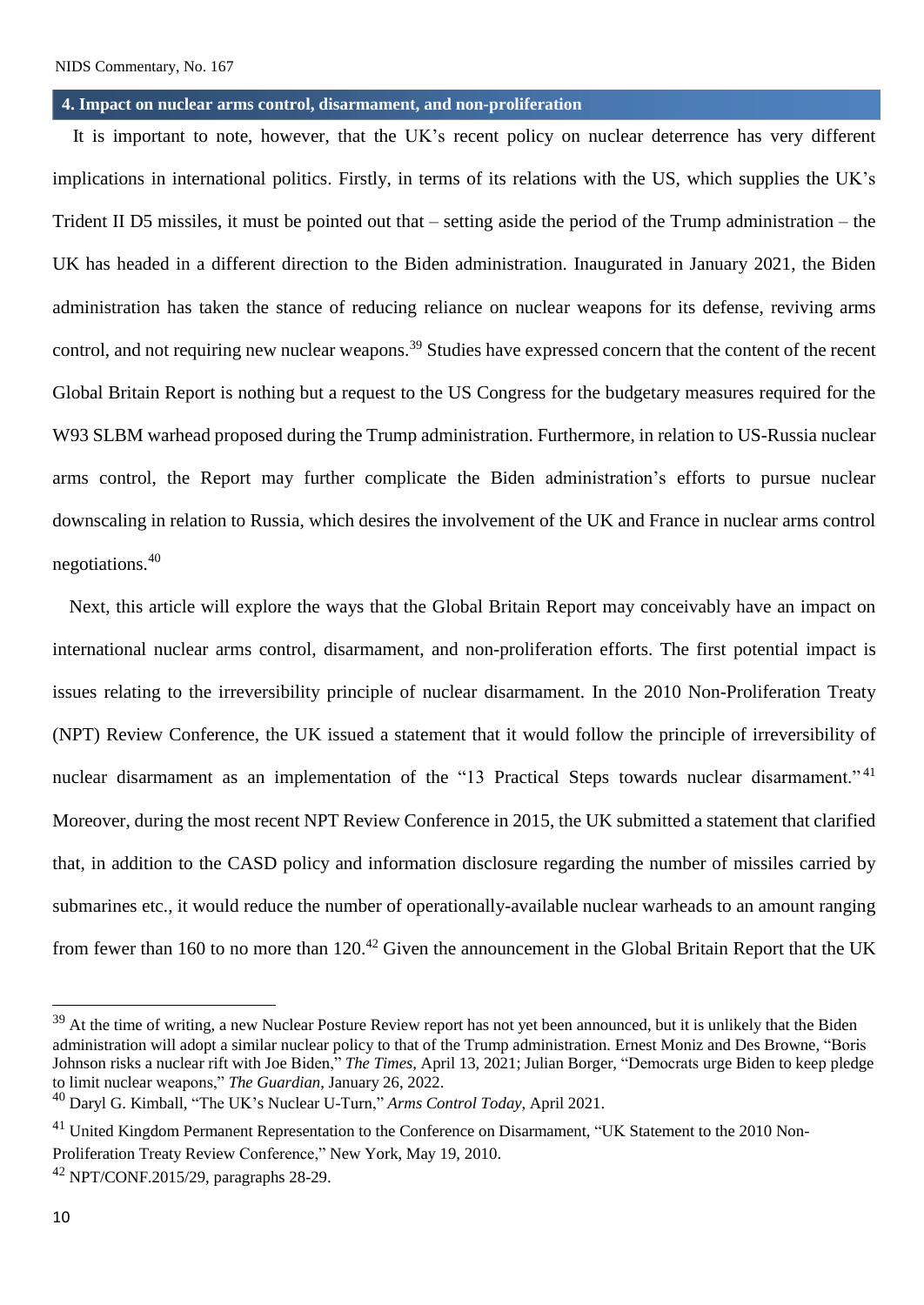is planning to increase its nuclear warhead stockpile cap, the focus will be on how the UK will report on its implementation of the principle of irreversibility of nuclear disarmament at the next NPT Review Conference.

The second potential impact is the issue of nuclear transparency. Information disclosure related to nuclear weapons had previously been left to voluntary efforts made by nuclear-weapon states, but as indicated in the above-mentioned "National Report on the Implementation of Actions," it was made compulsory at the 2015 NPT Review Conference. Moreover, together with the humanitarian impact of nuclear weapons and effective measures of nuclear disarmament, nuclear transparency became one of the most important issues.<sup>43</sup> In its Statement at the Conference, the UK declared that "Only by talking openly and frankly can we create the right conditions for more rapid nuclear disarmament. And we look forward to building such initiatives."<sup>44</sup> In light of emphasizing the significance of taking steps toward further nuclear transparency, it is surely the case that the announcement in the Global Britain Report of moves which reduce transparency can ultimately only leave the impression that the UK's commitment to the NPT has decreased. Whatever the motivation of moves which reduce transparency, a thorough explanation will likely be demanded of the UK as to how those moves relate to creating in the future "the right conditions for more rapid nuclear disarmament" which it had previously pursued.

The third potential impact that has been raised, even though it does not directly relate to nuclear disarmament and non-proliferation, is about concerns regarding the subjects of nuclear deterrence. As outlined above, the Global Britain Report mentions that the background to raising the nuclear warhead stockpile cap is heightened technological and doctrinal threats. Commentators have opined that such references may suggest that, in the event of crippling biological, chemical, cyber or "dirty bomb" attacks of mass proportions, the UK would consider a nuclear counterattack.<sup>45</sup> By coincidence, this suggestion can be considered to be broadly in line with

<sup>43</sup> Michiru Nishida, *Kaku no Toumeisei: Bei-So/Bei-Ro oyobi NPT to Chuugoku e no Tekiyoukanousei* [*Nuclear*

*Transparency: Possibility of Application to US-Soviet Union / US-Russia, and the NPT and China*] (Shinzansha, 2020), pp. 198-199.

<sup>&</sup>lt;sup>44</sup> "Statement by the United Kingdom, General Debate," 2015 Review Conference of the Treaty on Non-Proliferation of Nuclear Weapons, New York, April 27- May 22, 2015.

<sup>45</sup> William Booth, "Boris Johnson's vision for post-Brexit 'Global Britain' includes more nuclear weapons," *Washington Post*, March 17, 2021.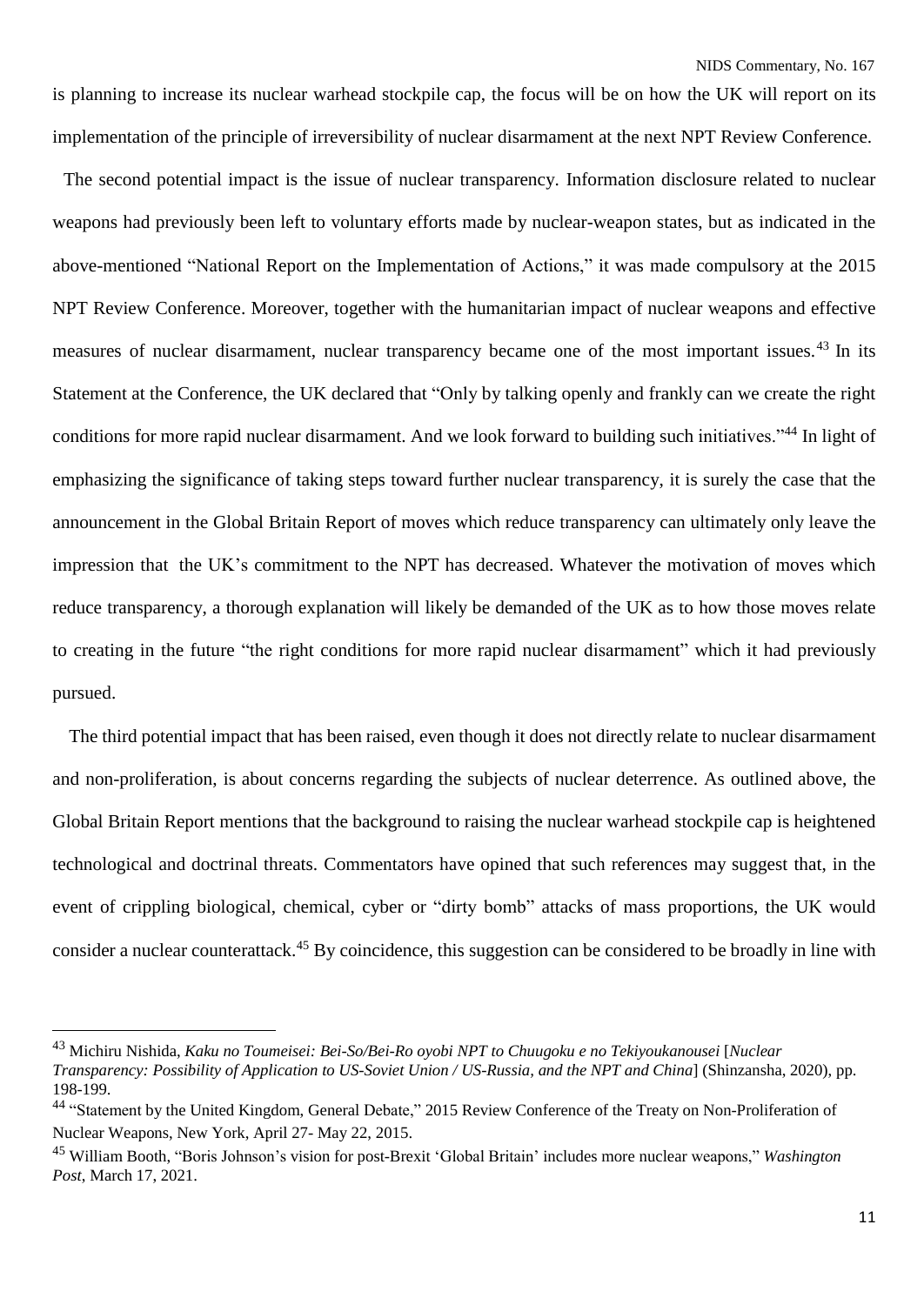the viewpoint regarding subjects of nuclear deterrence outlined by the Trump administration at the 2018 NPR. Specifically, the 2018 NPR stated that the US nuclear forces contribute to the deterrence of nuclear and nonnuclear attack.<sup>46</sup> It has been argued that a strategic non-nuclear attack, which is an extreme situation in which the US would consider using nuclear weapons, could include biological, chemical, conventional and even cyberattacks.<sup>47</sup> By contrast, President Joe Biden once said he felt confident that sufficient progress had been made to adopt the "sole purpose" policy and declare "that deterring – and if necessary, retaliating against – a nuclear attack should be the sole purpose of the US nuclear arsenal."<sup>48</sup> Given that a similar "sole purpose" policy was pursued during the Obama administration, but was not adopted in its original form, it is not clear whether the Biden administration's consideration of it will produce any new results. However, if the concerns about the scope of the UK's nuclear deterrence are correct, there could be serious differences in where the UK and US stand on nuclear deterrence policy. It is also feared that such an expansion of the scope of nuclear deterrence, as an example of the difficulty of reducing dependence on nuclear weapons, could ultimately become an impediment to future efforts at nuclear arms control, disarmament and non-proliferation.

Fourthly, it must be pointed out that the UK's decision may have important implications for today's nuclear arms control and disarmament non-proliferation efforts, which are facing major political challenges. In today's context, the INF Treaty between the US and the Soviet Union/Russia, which had endured for 31 years, terminated in August 2019. The New START has just been agreed to be extended until 2026, but in many ways its future is still uncertain. After the INF Treaty terminated, President Trump proposed a "21st-century model of arms control" also involving China, but the Chinese Ministry of Foreign Affairs immediately rejecting this suggestion remains fresh in the memory.<sup>49</sup> The data exchange, validation, and inspection mechanisms between the US and Russia regarding missiles of 500-5500 km range, which were prohibited under the INF Treaty, have

<sup>&</sup>lt;sup>46</sup> "Nuclear Posture Review 2018," Office of the Secretary of Defense, February 2018, p. 20.

<sup>&</sup>lt;sup>47</sup> Hirofumi Tosaki, "Chapter 1. Nuclear Disarmament," Hiroshima Prefecture and the Center for the Promotion of Disarmament and Non-Proliferation, The Japan Institute of International Affairs. *2019 Edition Hiroshima Report: Evaluation of Achievement in Nuclear Disarmament, Non-Proliferation and Nuclear Security in 2018*. (The Japan Institute of International Affairs, 2019), p. 43.

<sup>48</sup> *The Asahi Shimbun*, May 11, 2021.

<sup>&</sup>lt;sup>49</sup> Ichimasa, "Nuclear arms control: Modernizing nuclear forces and creating a positive environment for nuclear disarmament," p. 11.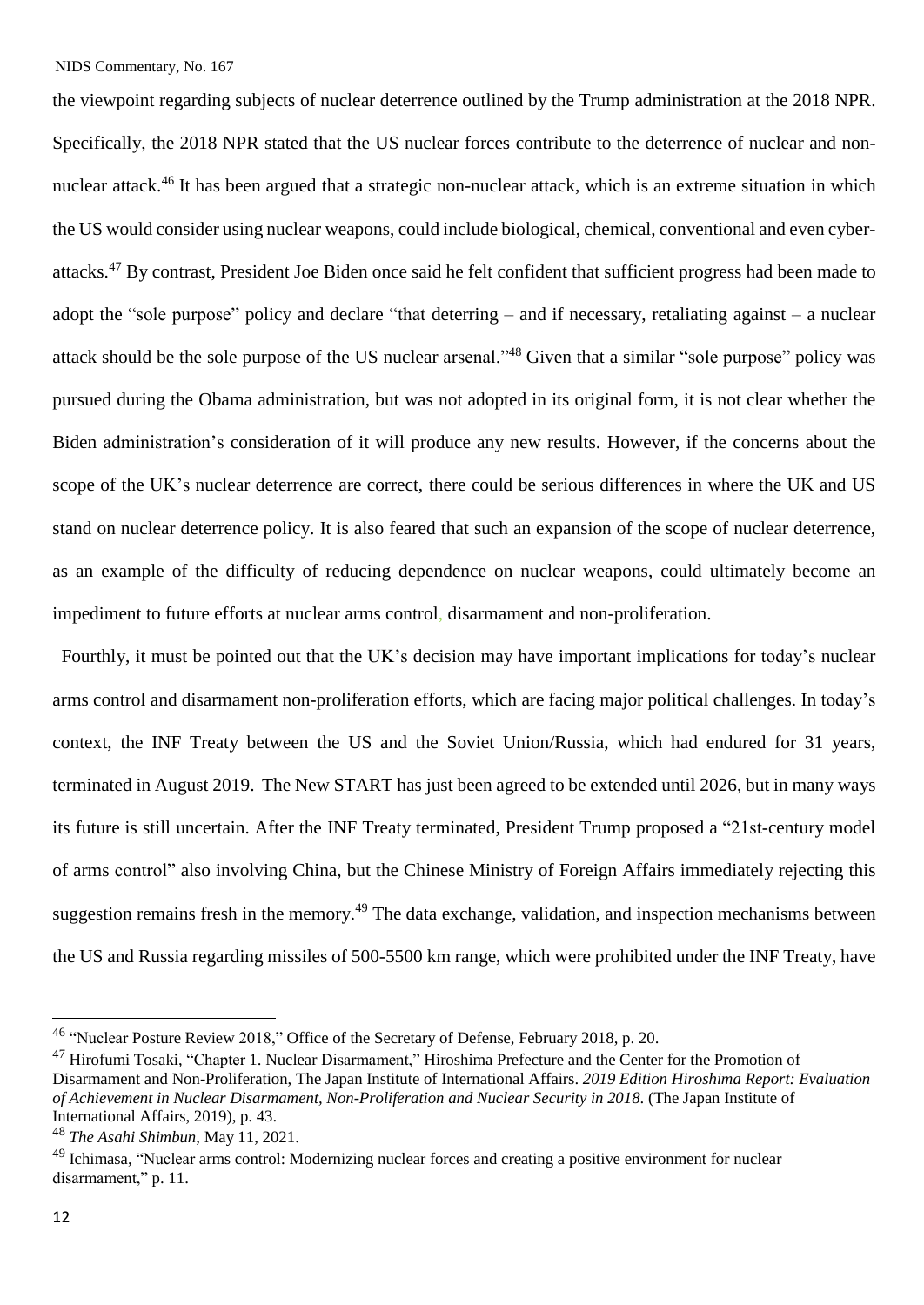already been lost, and there is no agreement restraining production and deployment of weapons in that category. On the other hand, the Treaty on the Prohibition of Nuclear Weapons (TPNW) framework took effect in January 2021, and the first Meeting of States Parties is scheduled to be held in June 2022. Despite opposition from all nuclear-weapon states, non-nuclear weapon states under the "nuclear umbrella," and de-facto nuclear weapon states, the negotiation and adoption of the TPNW was driven by non-nuclear weapon states, which stressed the humanitarian impact of nuclear weapons. Whatever its ultimate effectiveness, it is the first-ever multilateral treaty to prohibit the development, manufacturing, possession, usage, and threat of usage of nuclear weapons, and has been heralded as creating an international norm for nuclear disarmament.<sup>50</sup> In addition, the NPT, the multilateral treaty which forms the core international regime for nuclear non-proliferation, took effect in 1970 and was indefinitely extended in 1995, and Review Conferences have been held every five years. Because agreement was not reached about the Final Document at the most recent Review Conference in 2015, the direction of the next Conference in September 2022 is being paid significant attention. At the heart of the NPT is a "grand bargain"<sup>51</sup>: that each nuclear-weapon state "undertakes to pursue negotiation in good faith on effective measures relating to cessation of the nuclear arms race at an early date and to nuclear disarmament,"<sup>52</sup> and in exchange non-nuclear weapon states have an obligation of nuclear non-proliferation and the inalienable right to develop research, production and use of nuclear energy for peaceful purposes. However, as nuclear disarmament efforts have stalled in recent years, there are deeply-held concerns<sup>53</sup> about fragmentation of initiatives by the international community between the new TPNW and the existing NPT regarding the way forward in nuclear disarmament. In such a context, it is hoped that nuclear-weapon states will pursue their obligation more so than previously.<sup>54</sup>

<sup>50</sup> Sukeyuki Ichimasa, "Nuclear Weapon States, Nuclear Umbrella States, and the Treaty on the Prohibition of Nuclear Weapons (TPNW)," *NIDS Journal of Defense and Security*, No. 20, December 2019, pp. 24-29.

<sup>51</sup> Nobumasa Akiyama, "Kakuheiki Fukakusan Jouyaku (NPT) no Naritachi" ["History of the Non-Proliferation Treaty (NPT)"], Nobumasa Akiyama (ed.), *NPT Kaku no Global Governance* [*NPT: Nuclear Global Governance*] (Iwanami Shoten, 2015), p. 22.

<sup>52</sup> Article VI of the NPT.

<sup>53</sup> Ichimasa, "Nuclear Weapon States, Nuclear Umbrella States, and the Treaty on the Prohibition of Nuclear Weapons (TPNW)," p. 48.

<sup>&</sup>lt;sup>54</sup> Ichimasa, "Nuclear arms control: Modernizing nuclear forces and creating a positive environment for nuclear disarmament," p. 26.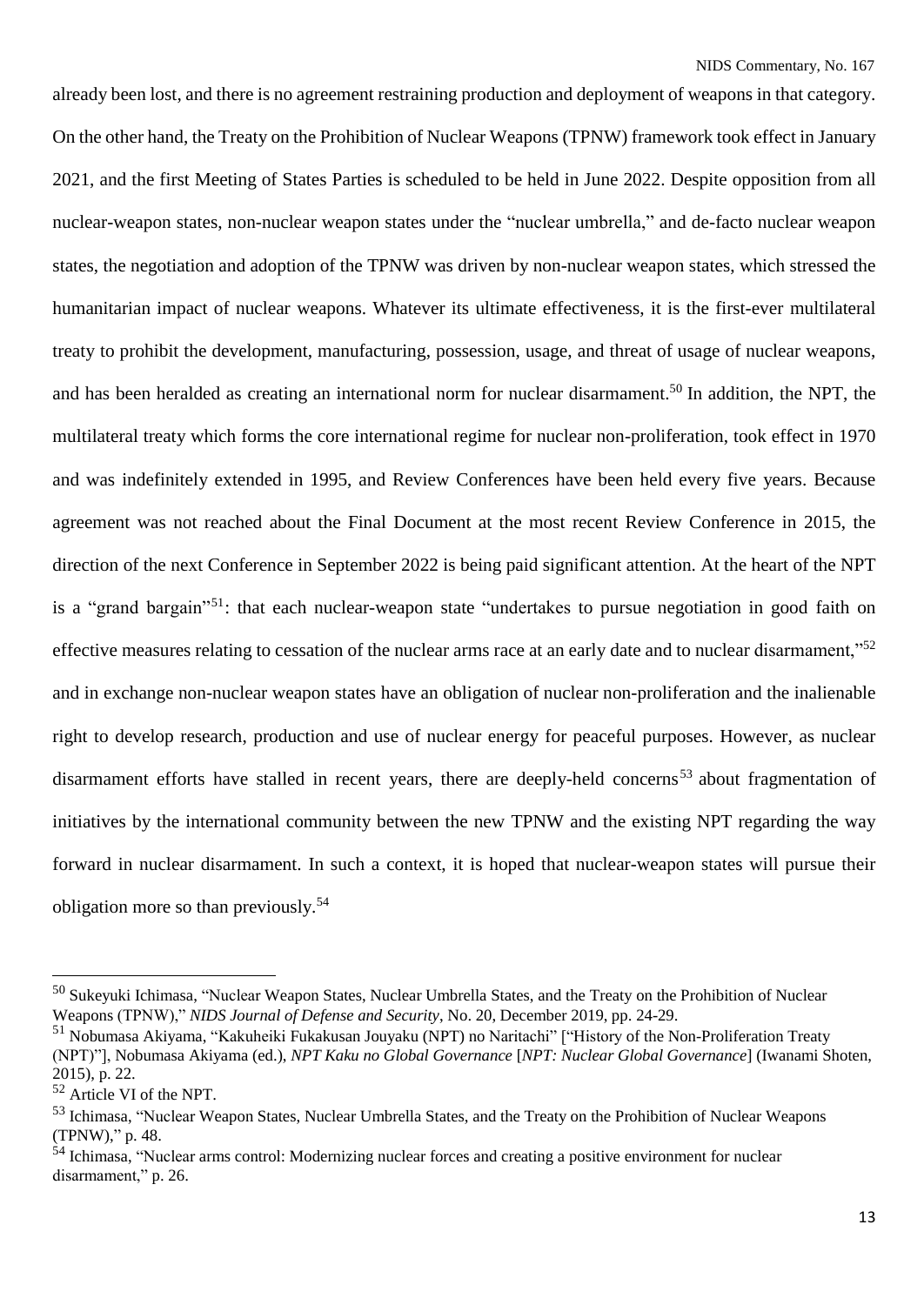Against such a background, how can we analyze the effect of the Global Britain Report on nuclear arms control, disarmament, and non-proliferation? An important focal point is likely to be how to interpret the impact of the UK – as a prominent democratic state which together with the US has led the international order since World War II – embarking on increasing its nuclear warhead stockpile cap and decreasing nuclear transparency. If the UK does in fact change direction and increase its nuclear warhead stockpile, it would be (after China) only the second example of expanding nuclear forces in the post-Cold War era.<sup>55</sup> At the very least, after the UK had been working to reduce reliance on nuclear weapons for the past ten years, there is likely room for discussion – including in relation to carrying out its obligations under Article VI of the NPT – of what sort of signal its shift in approach would send to both other nuclear-weapon states and non-nuclear weapon states in terms of moving toward "a world without nuclear weapons."

On that note, on March 16, 2021, a spokesperson for Prime Minister Johnson stated that the figure of 260 in terms of the nuclear warhead stockpile is not a target, but a cap, that the number of warheads would be adjusted appropriately through ongoing consideration in light of the security environment, and that the NPT does not demand reduction in the number of warheads.<sup>56</sup> However, it is still not clear what the intentions are behind the change of policy on the principle of irreversibility of nuclear disarmament and transparency of nuclear stockpile. Moreover, there should be a detailed explanation of what diplomatic stance the UK intends to take on nuclear arms control, disarmament and non-proliferation.

### **Conclusion**

It has already been noted above that the spread of COVID-19 has led to the rescheduling of the NPT Review Conference to 2022. This raises the possibility that the 1st Meeting of State Parties to the TPNW, scheduled for June 2022, will be held before the NPT Review Conference. Originally, it wasthought that the next NPT Review Conference would focus not only on progress in nuclear disarmament, but also on whether or not the TPNW

i.

<sup>55</sup> "UK to increase nuclear warhead cap in integrated review of defence and foreign policy."

<sup>56</sup> Reif and Bugos, "UK to Increase Cap on Nuclear Warhead Stockpile."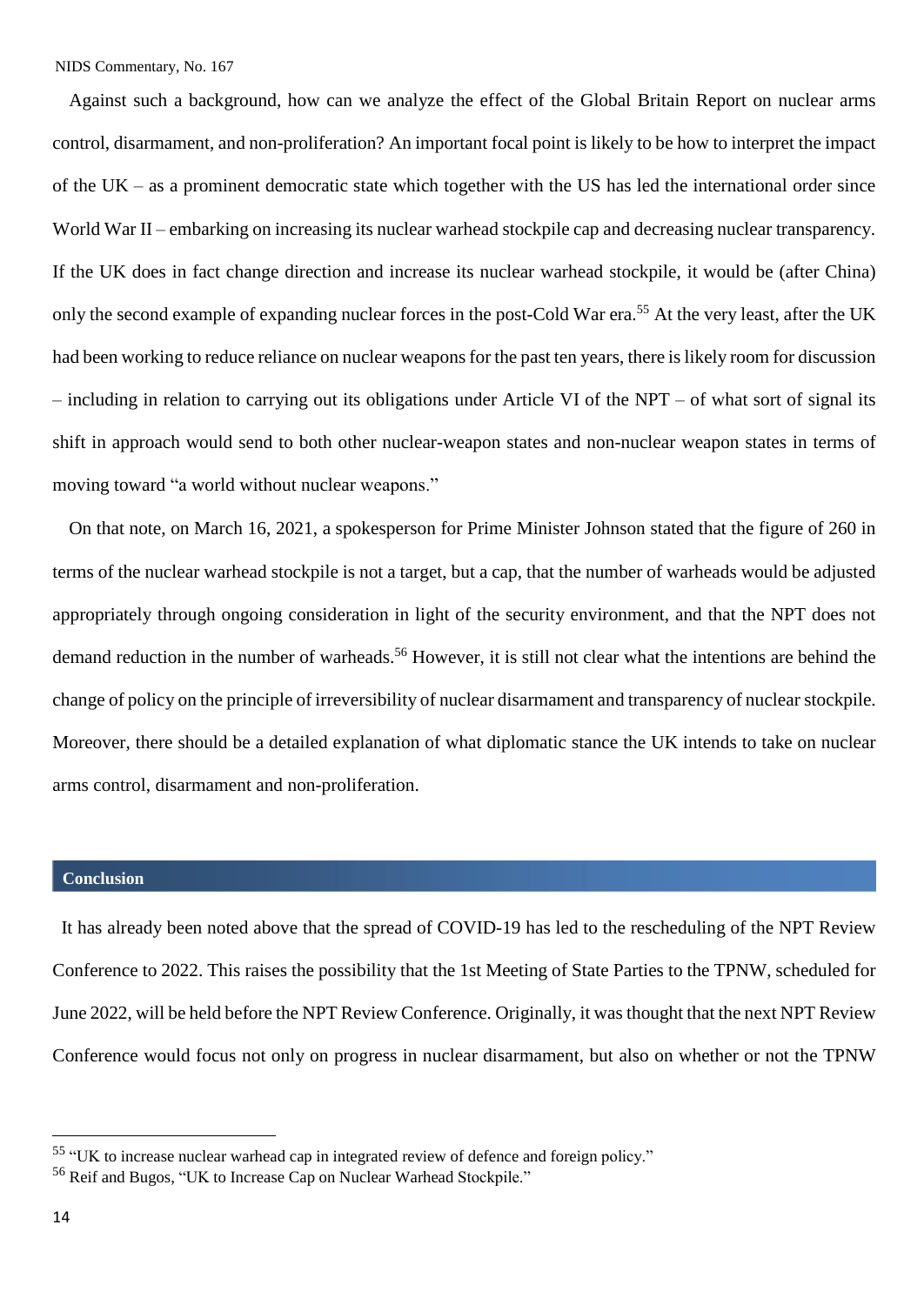would be mentioned in the final document. Perhaps in anticipation of the consequences of such a rescheduling of the NPT Review Conference, the actions of the five nuclear weapon states in early 2022 were swift and highly coordinated. In early January 2022, the P5 Conference issued a strong joint statement stating that "a nuclear war cannot be won and must never be fought," and the five nuclear weapon states are attempting to clarify their commitment in avoiding arms races.<sup>57</sup> The question is how to balance these statements with the growing race to modernize nuclear weapons and the emergence of geopolitical rivalries between the great powers. A similar message once swept the world in the joint US-Soviet statement at the signing of the now defunct INF Treaty in 1987. However, the bold nuclear arms control efforts of that time have now been overshadowed, even between the US and Russia.

For the UK in particular, the focus will be on how to reconcile these statements with a shift in the principle of irreversibility of nuclear disarmament and reduced transparency of the nuclear weapons stockpile. The reextension of the NPT Review Conference is tantamount to giving the UK more time to set out the background to the Global Britain Report and its future policy on nuclear disarmament and non-proliferation. The UK should use the time to carefully explain what kind of nuclear arms control, disarmament and non-proliferation policy it intends to pursue as a result of shaking the principles of irreversibility and transparency of nuclear disarmament. In this sense, the decision to re-extend the NPT Review Conference could, depending on the circumstances, contribute to the UK developing smarter disarmament and non-proliferation diplomacy.

(Submitted on January 31, 2022)<sup>58</sup>

(Postscript: Russia's invasion of Ukraine since February 24 and its nuclear threats have been provoking various arguments about nuclear weapons and their role in deterrence among the international community. Thus, it must

<sup>&</sup>lt;sup>57</sup> "Joint Statement of the Leaders of the Five Nuclear-Weapon States on Preventing Nuclear War and Avoiding Arms Races," The White House, January 3, 2022.

<sup>&</sup>lt;sup>58</sup> This commentary was originally published in Japanese in May 2021 and has been partially updated to reflect the situation in early 2022. The author would like to acknowledge colleagues' suggestions at the University of Cambridge, where he stayed as a visiting scholar while writing the revised version of this paper.